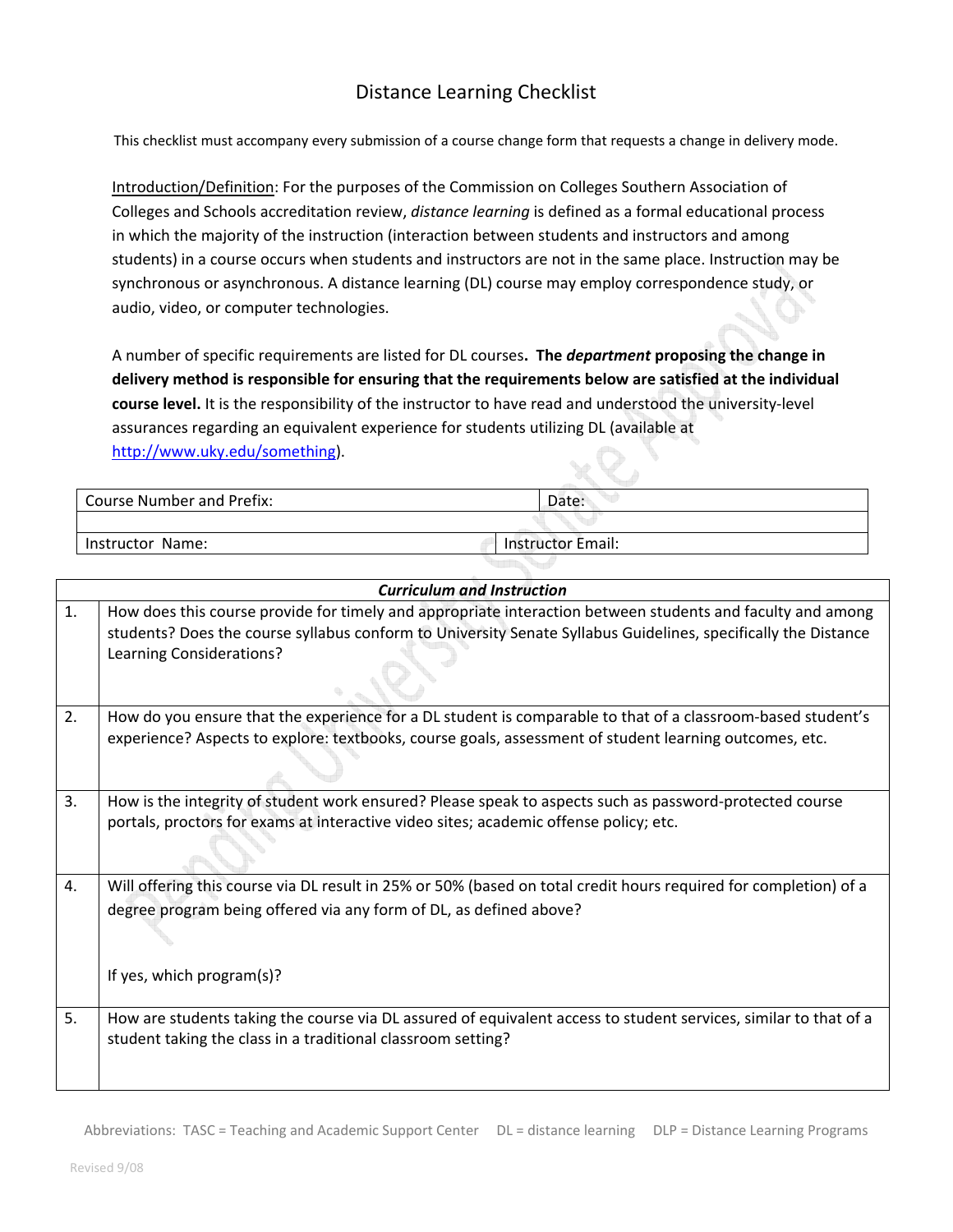| <b>Library and Learning Resources</b> |                                                                                                                                                                                                                                                                                                                                                                                    |  |
|---------------------------------------|------------------------------------------------------------------------------------------------------------------------------------------------------------------------------------------------------------------------------------------------------------------------------------------------------------------------------------------------------------------------------------|--|
| 6.                                    | How do course requirements ensure that students make appropriate use of learning resources?                                                                                                                                                                                                                                                                                        |  |
| 7.                                    | Please explain specifically how access is provided to laboratories, facilities, and equipment appropriate to the<br>course or program.                                                                                                                                                                                                                                             |  |
|                                       | <b>Student Services</b>                                                                                                                                                                                                                                                                                                                                                            |  |
| 8.                                    | How are students informed of procedures for resolving technical complaints? Does the syllabus list the entities<br>available to offer technical help with the delivery and/or receipt of the course, such as the Teaching and<br>Academic Support Center (http://www.uky.edu/TASC/index.php) and the Information Technology Customer<br>Service Center (http://www.uky.edu/UKIT/)? |  |
| 9.                                    | Will the course be delivered via services available through the Teaching and Academic Support Center?<br>Yes<br>No<br>If no, explain how students enrolled in DL courses are able to use the technology employed, as well as how<br>students will be provided with assistance in using said technology.                                                                            |  |
|                                       |                                                                                                                                                                                                                                                                                                                                                                                    |  |
| 10.                                   | I, the instructor of record, have read and understood all of the university-level statements regarding DL.                                                                                                                                                                                                                                                                         |  |
|                                       | Instructor Signature:<br>Instructor Name:                                                                                                                                                                                                                                                                                                                                          |  |
|                                       | PENSITO                                                                                                                                                                                                                                                                                                                                                                            |  |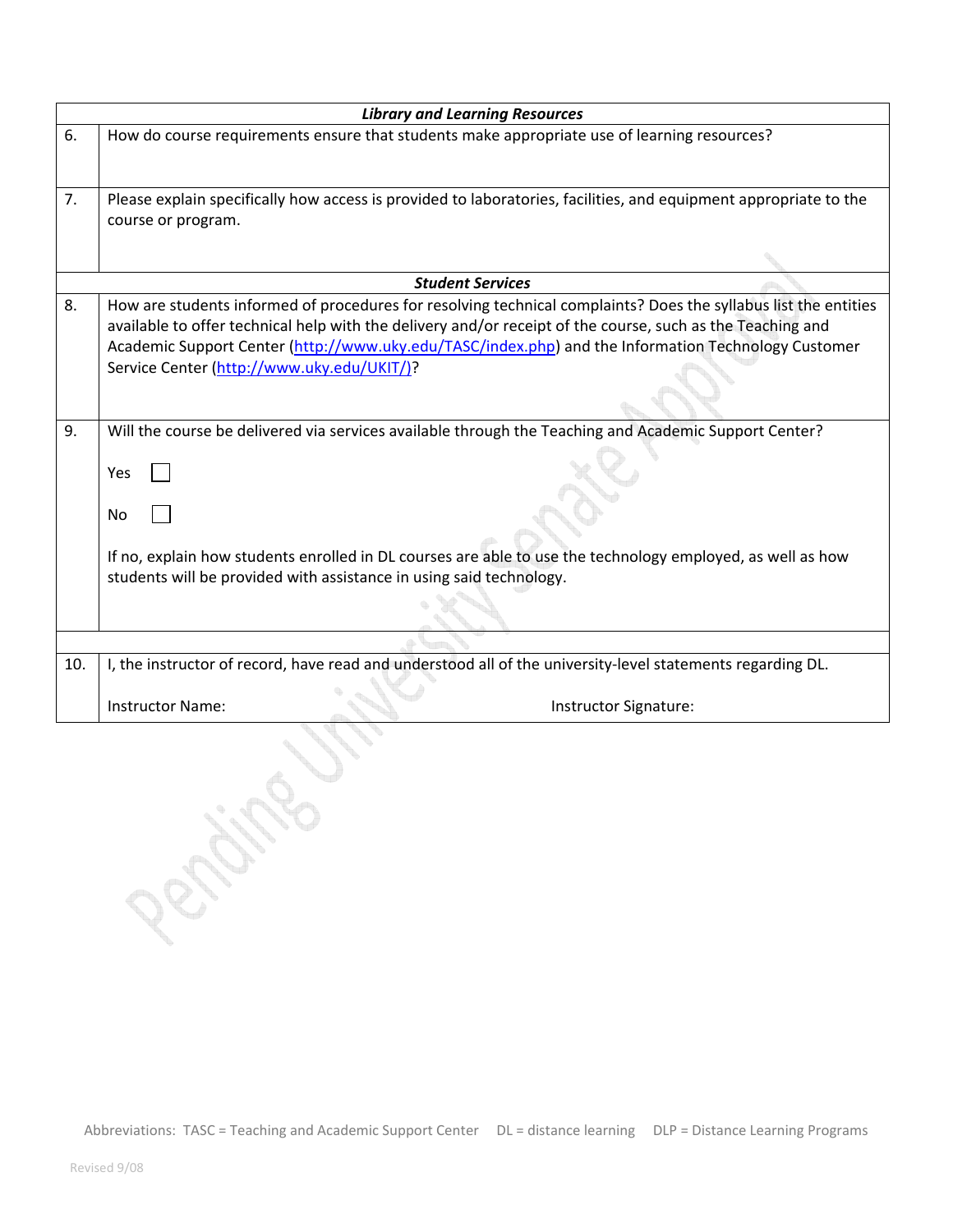## **PLACE THE UNIVERSITY‐LEVEL STATEMENTS ONLINE.**

|                                   | <b>University-Level Statements</b>                                                                                                                                                                                                                                                                                                                                                                                                                                                                                                                                                                                                                                                                 |  |  |  |
|-----------------------------------|----------------------------------------------------------------------------------------------------------------------------------------------------------------------------------------------------------------------------------------------------------------------------------------------------------------------------------------------------------------------------------------------------------------------------------------------------------------------------------------------------------------------------------------------------------------------------------------------------------------------------------------------------------------------------------------------------|--|--|--|
| <b>Curriculum and Instruction</b> |                                                                                                                                                                                                                                                                                                                                                                                                                                                                                                                                                                                                                                                                                                    |  |  |  |
| 1.                                | The faculty assumes responsibility for, and exercises oversight of, DL, ensuring both the rigor of<br>the programs and the quality of instruction.                                                                                                                                                                                                                                                                                                                                                                                                                                                                                                                                                 |  |  |  |
| 2.                                | The syllabi used for DL courses conform to faculty-approved "Distance Learning Syllabus<br>Standards."                                                                                                                                                                                                                                                                                                                                                                                                                                                                                                                                                                                             |  |  |  |
| 3.                                | The technology used is appropriate to the nature and objectives of the course and expectations<br>concerning the use of such technology are clearly communicated to students and is clearly<br>identified from the outset of the course.                                                                                                                                                                                                                                                                                                                                                                                                                                                           |  |  |  |
|                                   | TASC and DLP are prepared to meet with faculty to aid in determining effective delivery methods<br>for DL course content.                                                                                                                                                                                                                                                                                                                                                                                                                                                                                                                                                                          |  |  |  |
| 4.                                | There is currency of materials, programs, and courses. Program and course descriptions are kept<br>up to date and are available online.                                                                                                                                                                                                                                                                                                                                                                                                                                                                                                                                                            |  |  |  |
| 5.                                | DL policies are clear with respect to intellectual property and faculty compensation. For specific<br>regulations, please refer to Administrative Regulations II-1.1-3 ("Intellectual Property Disposition<br>and Administrative Regulation"). In cases where faculty members/departments wish to<br>commercialize products developed with DL assistance, or they wish to transport products to<br>external locations, they must submit the request to the UK Intellectual Property Committee<br>(http://www.econdev.uky.edu/ip-committee.html) for determination of the University's material<br>interest.<br>DLP provides colleges and departments with funding models for DL course and program |  |  |  |
|                                   | development and delivery. Contractual statements are sent to academic units on a semester basis.<br>DLP supports funding of minimum copyright fees for DL faculty. DL faculty submit syllabi to the UK<br>Libraries' E-reserves office staff for review of resources/materials.                                                                                                                                                                                                                                                                                                                                                                                                                    |  |  |  |
| 6.                                | Faculty support services are appropriate and specifically related to DL. TASC and DLP managerial<br>and support staff provide a diverse range of support services for DL faculty, which includes audio-<br>visual services, DL networks support, instructional technology, graphics and multimedia<br>production, and educational development, as well as course development, marketing, funding and<br>grant support.                                                                                                                                                                                                                                                                             |  |  |  |
| 7.                                | The faculty who teach via DL have received appropriate training for DL delivery and such training is<br>available on a regular basis.                                                                                                                                                                                                                                                                                                                                                                                                                                                                                                                                                              |  |  |  |
|                                   | TASC and DLP provide DL faculty with ongoing face-to-face and virtual workshops, consultations<br>and tutorials.<br>Faculty evaluation regularly occurs within the university and the same standards are applied to<br>both DL and classroom activities. Faculty responsible for DL instruction are appointed, evaluated<br>and promoted by the same standards and procedures as are all other faculty.                                                                                                                                                                                                                                                                                            |  |  |  |
| 8.                                | UK's admission and recruitment policies and decisions for distance learning are equivalent to UK's<br>admission and recruitment standards for traditional degree programs.                                                                                                                                                                                                                                                                                                                                                                                                                                                                                                                         |  |  |  |
|                                   | The accreditation standards for UK's DL-delivered programs also include evaluation of DL and                                                                                                                                                                                                                                                                                                                                                                                                                                                                                                                                                                                                       |  |  |  |